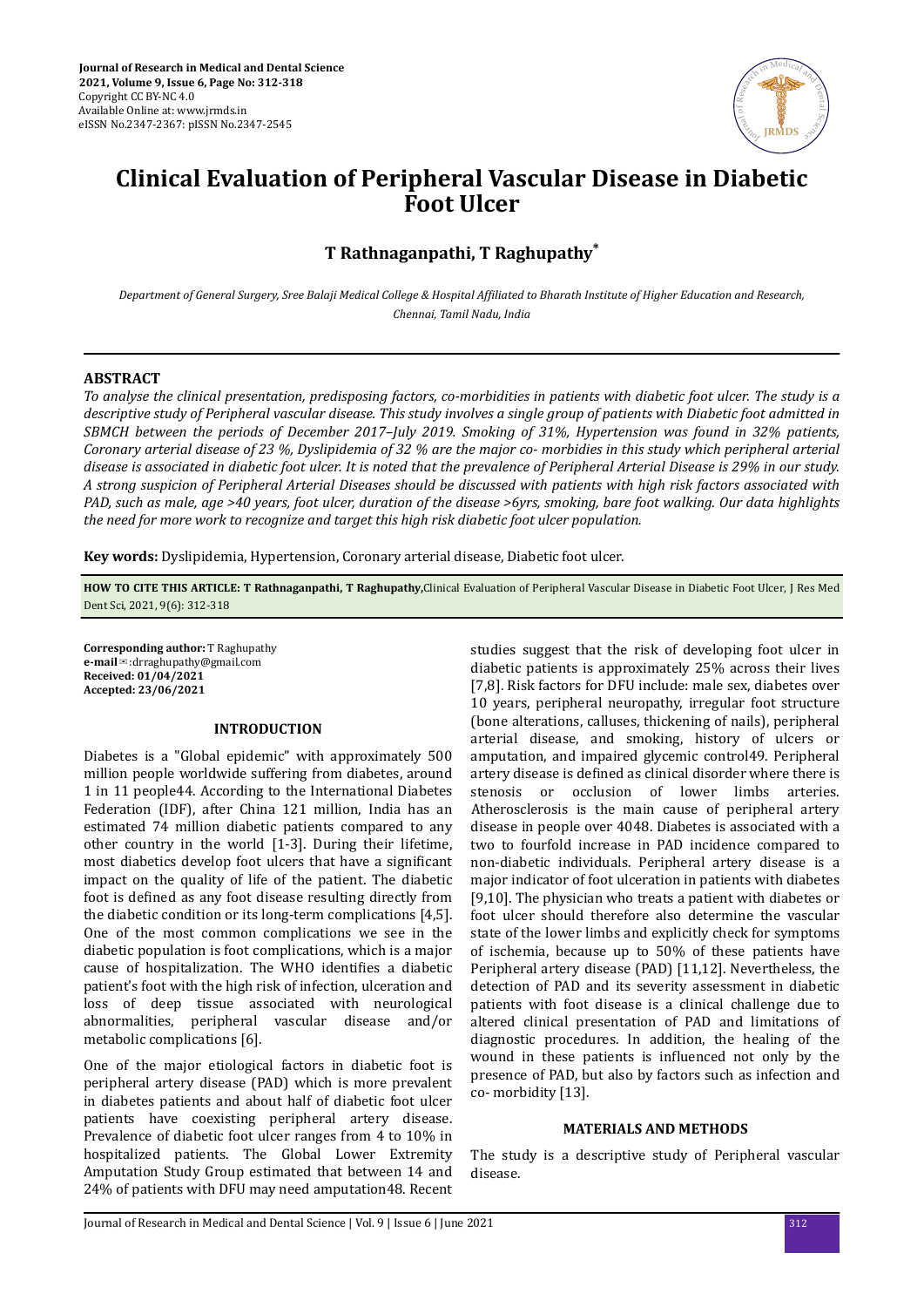This study involves a single group of patients with Diabetic foot admitted in SBMCH between the periods of DECEMBER 2017–JULY 2019.

Clinical palpation of lower extremity pulses.

Hand Doppler assessment of arterial flow in pedal vessels.

Ankle-brachial-pressure index (ABPI).

### **Inclusion criteria**

All cases of Diabetic foot admitted in SBMCH between the period from December 2017–February 2019.

#### **Exclusion criteria**

All proven case of peripheral vascular disease. An analysis of 100 cases of diabetic foot ulcers was done.

## **Table 1: Gender frequency.**

These cases were admitted in General surgical department in both male and female wards in Sree Balaji Medical College and Hospital, Chennai during the period of December 2017–February 2019.

#### **RESULTS**

In this present study females were affected more than males. There is slightly higher incidence of diabetes mellitus in females and male persons are more prone for diabetic foot ulcers due to trauma, bare foot walking, vascular disease and smoking etc.

In our study, out of 100 cases females constituted 54 and males 46 (Table 1). In Table 2 association on diabetic foot ulcer is more common in the age group of 51-60 years

| Gender | Frequency | Percent |
|--------|-----------|---------|
| Female | 54        | 54      |
| Male   | 46        | 46      |
| Total  | 100       | 100     |

## **Table 2: Association with age group.**

|                | Frequency | Percent |
|----------------|-----------|---------|
| 31 to 40 years | 2         | 2       |
| 41 to 50 years | 23        | 23      |
| 51 to 60 years | 40        | 40      |
| 61 to 70 years | 22        | 22      |
| 71 to 80 years | 10        | 10      |
| 81 to 90 years | 3         | 3       |
| Total          | 100       | 100     |

A significant number of patients were diagnosed to have diabetes. Most of the patients had duration of up to 6-10 years. Our study has no correlation between duration and the prognosis of disease (Table 3). 32 percent of the diabetic foot ulcer has associated with hypertension

(Figure 1). 32 percent of the diabetic foot ulcer has associated with lipids (Table 4).

#### **Table 3: Duration of diabetes.**

|                | Frequency      | Percent        |
|----------------|----------------|----------------|
| 1 to 5 years   | 16             | 16             |
| 6 to 10 years  | 29             | 29             |
| 11 to 15 years | 21             | 21             |
| 16 to 20 years | 15             | 15             |
| 21 to 25 years | $\overline{4}$ | $\overline{4}$ |
| 26 to 30 years | 11             | 11             |
| 31 to 35 years | 3              | 3              |
| 36 to 40 years | $\mathbf{1}$   | $\mathbf{1}$   |
| Total          | 100            | 100            |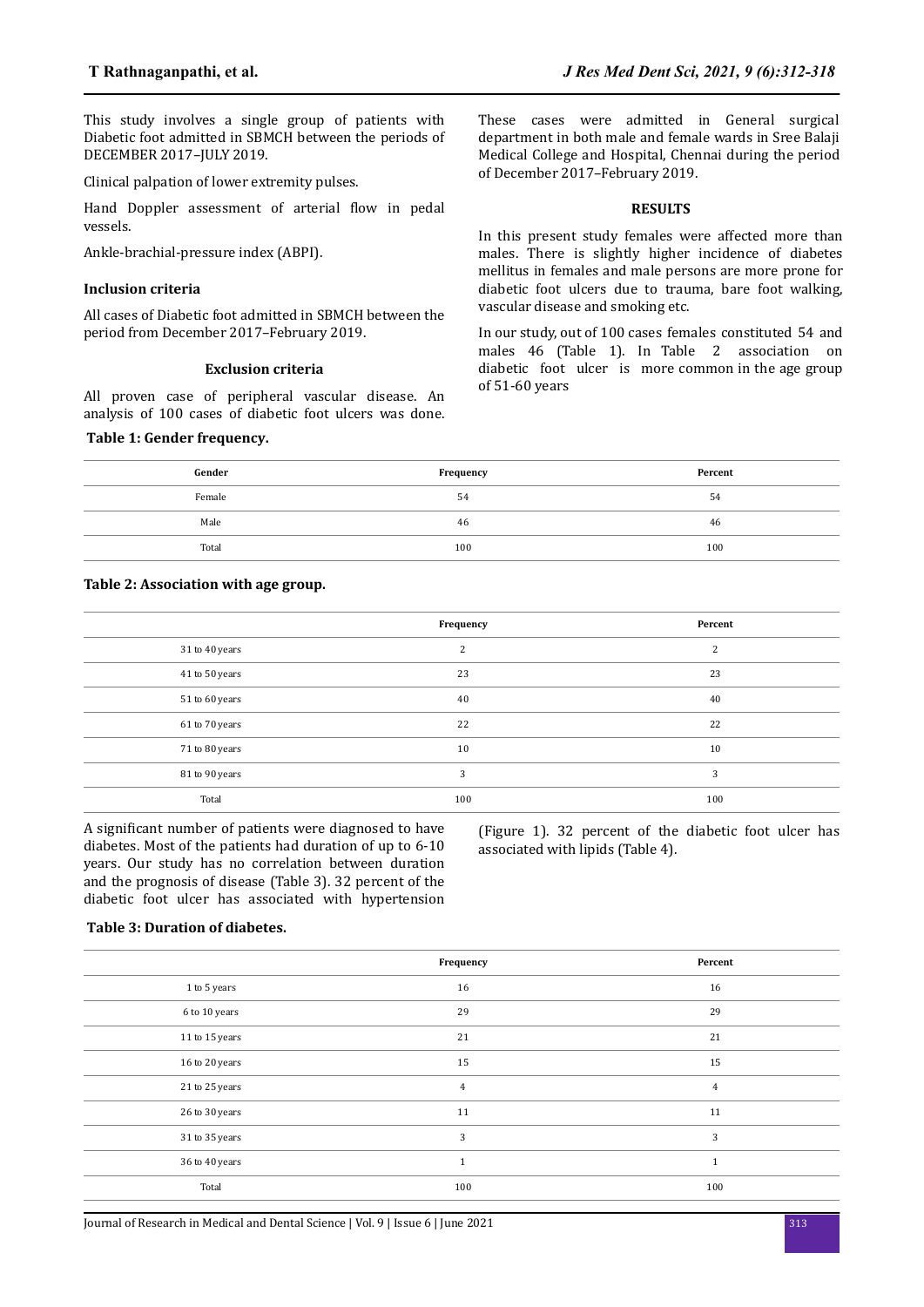

**Figure 1: Association with hypertension.**

## **Table 4: Association with dyslipidemia.**

|       | Frequency | Percent |
|-------|-----------|---------|
| No    | 68        | 68      |
| Yes   | 32        | 32      |
| Total | 100       | 100     |

23 percent of the diabetic foot ulcer patients had associated coronary artery disease.

The association was stronger with female sex 63% which indicates their inherent susceptibility towards coronary disease (Table 5). 4 percent of the diabetic foot ulcer has associated with Transient ischemic attack (Figure 2).

31 percent of the diabetic foot ulcer has associated with smoking (Table 6). 12 percent of the diabetic foot ulcer has no flow or absent flow. 18 percent of the diabetic foot ulcer

patients have decreased or feeble flow and 70 percent had normal or regular flow (Table 7).

In this above table ankle brachial pressure index measured in the diabetic foot ulcer patient 29 % of the patient has ischemic changes in which 12 % of the cases severe ischemia and mild to moderate ischemic changes around 17% (Figure 3).

## **Table 5: Association with coronary arterial disease.**

|       | Frequency | Percent |
|-------|-----------|---------|
| No    | 77        | 77      |
| Yes   | 23        | 23      |
| Total | 100       | 100     |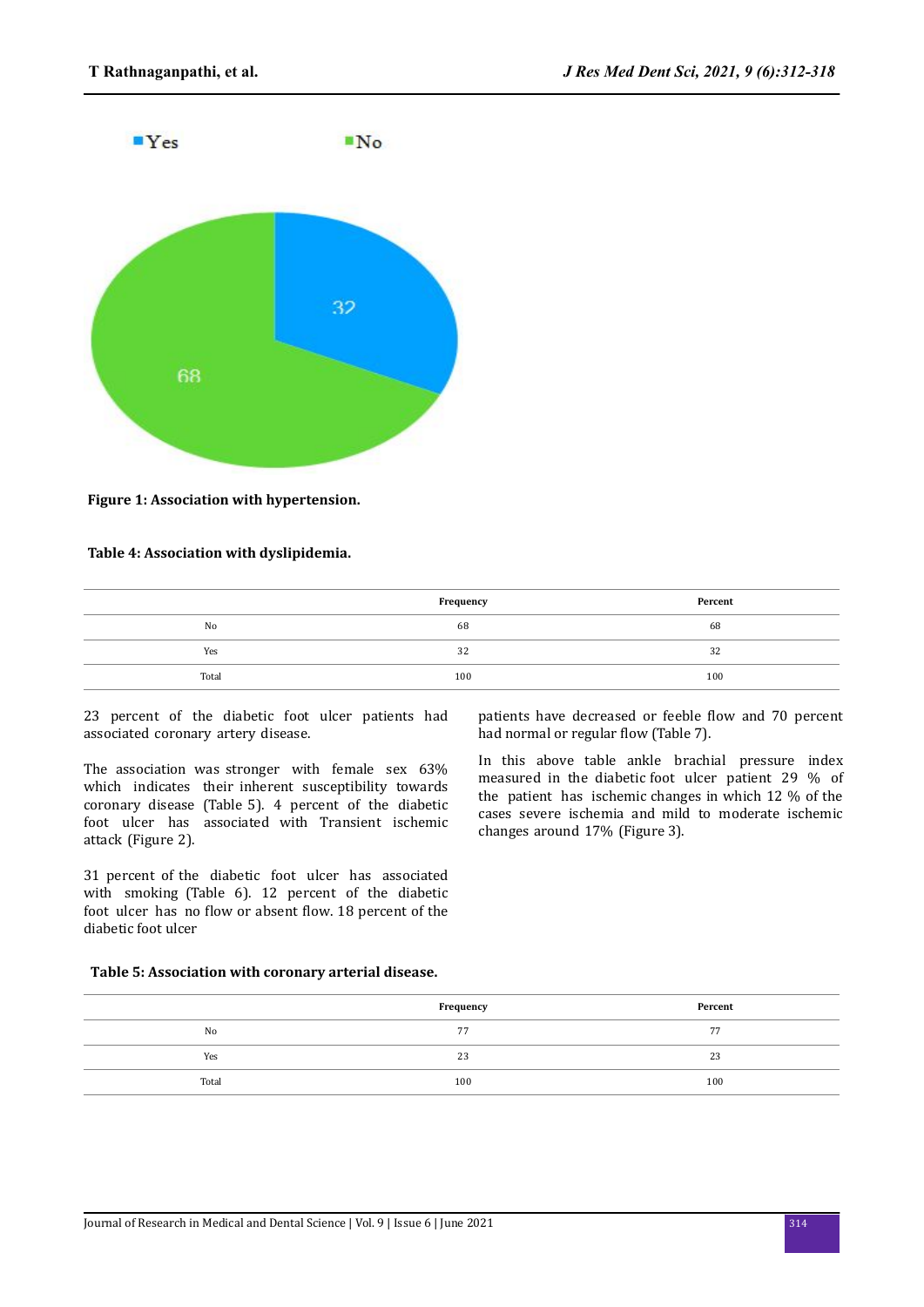

## **Figure 2: Association with transient ischemic attack.**

## **Table 6: Association with smoking.**

|       | Frequency | Percent |
|-------|-----------|---------|
| No    | 69        | 69      |
| Yes   | 31        | 31      |
| Total | 100       | 100     |

## **Table 7: Association with pulse.**

|         | Frequency | Percent |
|---------|-----------|---------|
| Present | 70        | 70      |
| Feeble  | 18        | 18      |
| Absent  | 12        | 12      |
| Total   | 100       | 100     |

## $\blacksquare$ > 1.3  $\blacksquare$ 0.9 - 1.3  $\blacksquare$ 0.6 - 0.9  $\blacksquare$ 0.4 - 0.6  $\blacksquare$ 0.0 - 0.4



## **Figure 3: Association with ankle-brachial pressure index.**

49 percent of the diabetic foot ulcer has brittle or abnormal nail. 51 percent of the diabetic foot ulcer patients have normal nails (Table 8). 12 percent of the diabetic foot ulcer presented with deformity.

88 percent of the diabetic foot ulcer patients have no deformity (Figure 4). 12 percent of the diabetic foot ulcer has no flow or absent flow.

17 percent of the diabetic foot ulcer patients has mono phasic flow and 71 percent had bi-phasic flow (Figure 5). Figure 6 and Figure 7 shows diabetic foot with various stages.

**Table 8: Association with nails.**

|         | Frequency | Percent |
|---------|-----------|---------|
| Brittle | 49        | 49      |
| Normal  | 51        | 51      |
| Total   | 100       | 100     |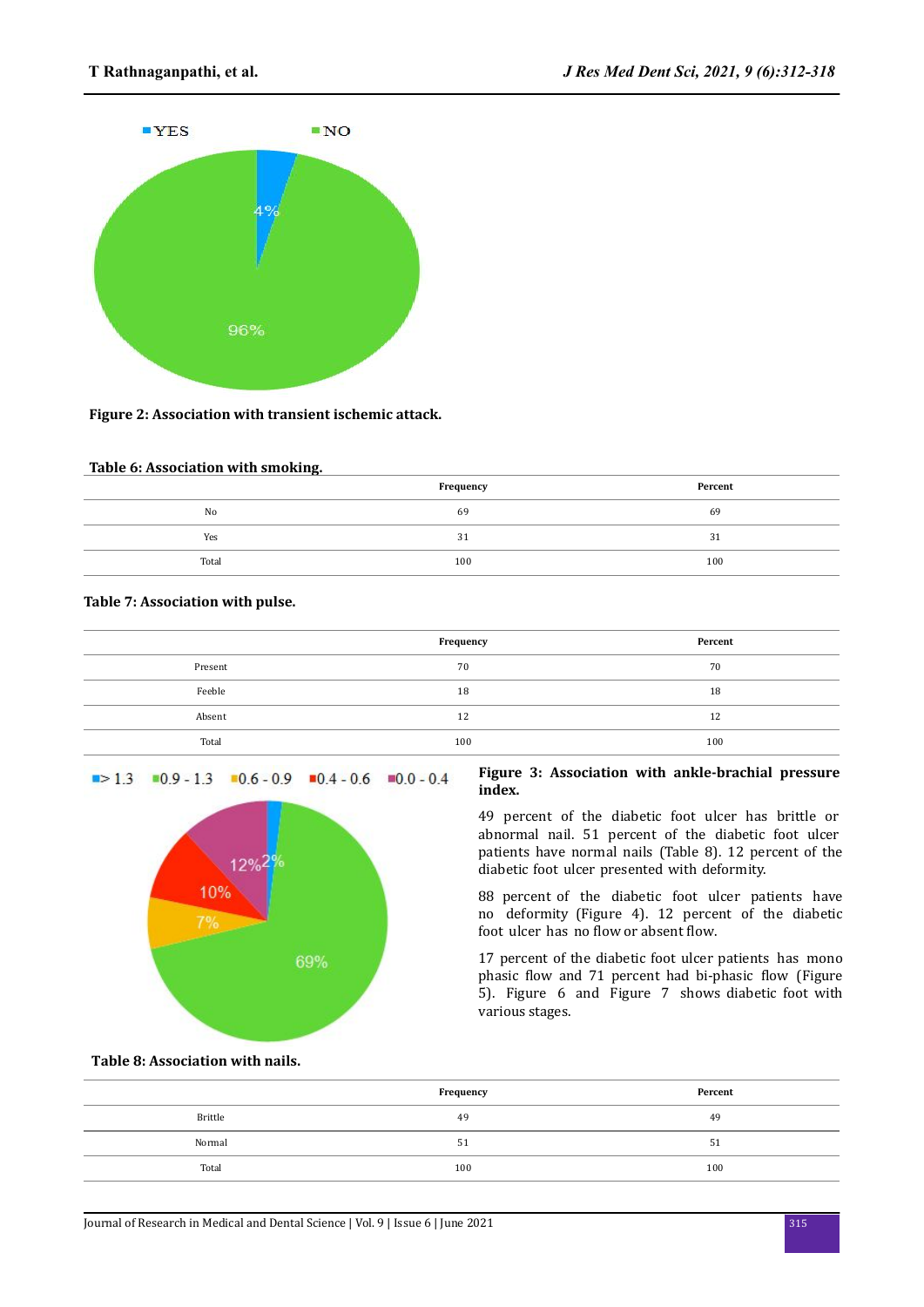



**Figure 5: Association with flow.** 



**Figure 6: Diabetic foot various stages.**



## **Figure 7: Diabetic foot various stages with gangrene.**

## **DISCUSSION**

Out of 100 patients, 31 had a history of smoking. Out of 31 patients 15 (32.6%) have a strong association between smoking and peripheral vascular disease. In a study Khan Y et al in which the studies report of 69.5% patients have smoking as strong association with peripheral vascular disease50. Smoking with diabetes foot ulcer have a strong association with peripheral vascular disease. Smoking of 31%, Hypertension was found in 32% patients, Coronary arterial disease of 23 %, Dyslipidemia of 32 % are the major co-morbidies in this study which peripheral arterial disease is associated in diabetic foot ulcer. The most common pathological shift associated with Peripheral Arterial Disease was atherosclerosis, which caused an artery to harden directly caused by an atheromatous plaque. Nonetheless, a number of causative factors for atherosclerosis have been identified [14,15].

Hyperlipidemia/Hypercholesterolemia, obesity, diabetes mellitus and exposure to infection, cigarette smoking were all significant and independent risk factors studies found a stronger link between tobacco abuse and Peripheral Arterial Disease. Heavy smokers have higher risk of Peripheral Arterial Disease in ex- smokers than in non-smokers51-53. In our study hyperlipidemia/ hypercholesterolemia independent risk factor which is about 37.5% in females and 62.5% in males. Among hypertensive females' risk was 59.37% and in males were 40% [16]. In association with coronary arterial disease risk factor were around 45% in females and 56.5%in males.In association with diabetic in female hypertension followed by hyperlipdemia have a strong association towards peripheral arterial disease. Among smoking, the amputation and mortality rates are also higher. In our study we found that patients out of 15 were 32% of the prevalence of smokers [17]. There is a need for a systematic assessment of peripheral vascular disease due to atherosclerosis in all diabetic patients, particularly patients with diabetic foot infections.

Previous studies aimed at researching the prevalence of Peripheral Arterial Disease, regardless of foot ulcer, in the diabetic population.

This research aimed at evaluating the burden of Peripheral Arterial Disease in diabetic patients particularly diabetic foot ulcer (DFU) and the prevalence is 29%.

Mohan et al reported 3.9 percent prevalence of Peripheral Arterial Disease in diabetics in South India which has been doubled in 10 years [18]. They compared their data with Western research, where the frequency ranged from 22% to 45%. Another South India study reported a lower prevalence of Peripheral Arterial Disease among Indians 13 %. A similar study reported a prevalence of 42 % from Greece [19-22].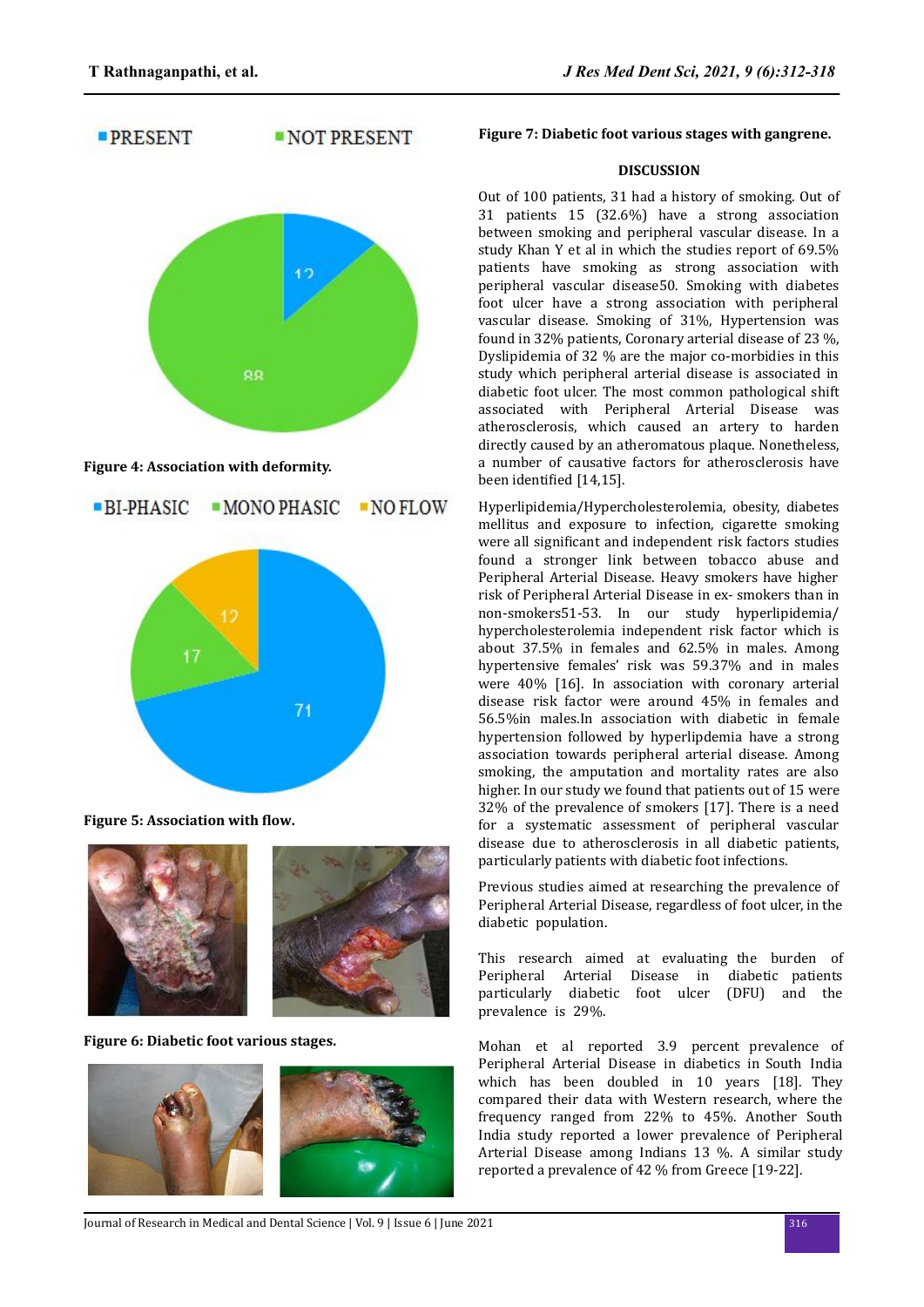In a study based tertiary setting in Eastern India, Peripheral Arterial Disease (ABPI<0.9) was diagnosed in 141 (34.4%) patients54. Peripheral Arterial Disease occurred in 46 percent of foot ulceration subjects compared with 32.7 percent of non-foot ulceration subjects [23-27]. In our study Peripheral Arterial Disease (ABPI <0.9) was around 29%. Mohan et al concluded that, with advancing age, the prevalence of Peripheral Arterial Disease in diabetics increased from 15% at 10 years to 45% at 20 years from diagnosis of diabetes. In a study of the Central Indian population, the duration of diabetes<10 years was 30% correlated with Peripheral Arterial Disease, while the length of the interaction was > 10yrs doubled to 60% and tripled in 20 years [28].

## **CONCLUSION**

In South Indian, Peripheral Arterial Disease prevalence in diabetic foot ulcer is high. Peripheral Arterial Disease incidence and various factors coexisting with Diabetic foot ulcer and Peripheral Arterial Disease are examined in the present study. Risk factors for peripheral arterial disease are growing age and longer duration of diabetes. High prevalence increases the risk of amputation of diabetic foot ulcer. It is noted that the prevalence of Peripheral Arterial Disease is 29% in our study. A strong suspicion of Peripheral Arterial Diseases should be discussed with patients with high risk factors associated with PAD, such as male, age >40 years, foot ulcer, duration of the disease >6yrs, smoking, bare foot walking. Using hand held Doppler can accurately and cost effectively assists in early diagnosis. In addition, a triple diagnosis checklist including distal pulse charting, ABPI and Doppler analysis should be observed to diagnose a Peripheral Arterial Disease correctly as soon as possible. Our data highlights the need for more work to recognize and target this high risk diabetic foot ulcer population.

#### **FUNDING**

No funding sources.

#### **ETHICAL APPROVAL**

The study was approved by the Institutional Ethics Committee.

#### **CONFLICT OF INTEREST**

The authors declare no conflict of interest.

#### **ACKNOWLEDGMENTS**

The encouragement and support from Bharath University, Chennai, is gratefully acknowledged. For provided the laboratory facilities to carry out the research work.

#### **REFERENCES**

1. Wagner FW. Management of the diabeticneurotrophic foot. Part II. A classification and treatment program for diabetic, neuropathic, and dysvascular foot problems. Instr Course Lect 1979; 28:143-65.

- 2. Aksoy DY, Gürlek A, Cetinkaya Y, et al. Change in the amputation profile in diabetic foot in a tertiary reference center: Efficacy of team working. Exp Clin Endocrinol Diabetes 2004; 112:526-30.
- 3. Bouter KP, Storm AJ, Uitslager R, et al. The diabetic foot in Dutch hospitals: Epidemiological features and clinical outcome. Eur J Med 1993; 2:215-8.
- 4. Rao N, Lipsky BA. Optimising antimicrobial therapy in diabetic foot infections. Drugs 2007; 67:195-214.
- 5. Leymarie F, Richard JL, Malgrange D. Factors associated with diabetic patients at high risk for foot ulceration. Diabetes Metabol 2005; 31:603-5.
- 6. Tentoiours NE. Prevalence of MRSA in infected and uninfected Diabetic foot and ulcers. Clin Microbiol Infections 2004; 186-9.
- 7. Rauner MS, Heidenberger K, Pesendorfer EM. Model-based evaluation of diabetic foot prevention strategies in Austria. Health care Management Sci 2005; 8:253-65.
- 8. Malmstedt J. Diabetes and peripheral arterial disease. Mol Med Surg 2012.
- 9. Schaper NC, Apelqvist J, Bakker K. The international consensus and practical guidelines on the management and prevention of the diabetic foot. Current Diabetes Reports 2003; 3:475-9.
- 10. Benotmane A, Faraoun K, Mohammedi F, et al. Treatment of diabetic foot lesions in hospital: Results of 2 successive five-year periods, 1989-1993 and 1994-1998. Diabetes Metabol 2004; 30:245-50.
- 11. Milne AC, Avenell A, Potter J. Meta-analysis: protein and energy supplementation in older people. Annals Internal Med 2006; 144:37-48.
- 12. Birrer RB, Dellacorte MP, Grisafi PJ. Prevention and care of diabetic foot ulcers. Am Family Physician 1996; 53:601-11.
- 13. Boulton AJM. The diabetic foot. In, Oletsky JM, Diabetes mellitus management and complications churchill Livingstone, New York 2nd Edn. 2000; 225-75.
- 14. Day MR, Harkless LB. Factors associated with pedal ulceration in patients with diabetes mellitus. J Am Podiatr Med Assoc 1997; 87:365-9.
- 15. Delbridge L, Ctercteko G, Fowler C, et al. The aetiology of diabetic neuropathic ulceration of the foot. Br J Surg 1985; 72:1-6.
- 16. LoGerfo FW, Coffman JD. Vascular and microvascular disease of the foot in diabetes: Implications for foot care. New Eng J Med 1984; 311:1615-9.
- 17. Menzoian JO, LaMorte WW, Paniszyn CC, et al. Symptomatology and anatomic patterns of peripheral vascular disease: Differing impact of smoking and diabetes. Annals Vascular Surg 1989; 3:224-8.
- 18. Holman RC, Herron CA, Sinnock P. Epidemiologic characteristics of mortality from diabetes with acidosis or coma, United States, 1970-78. Am J Public Health 1983; 73:1169-73.